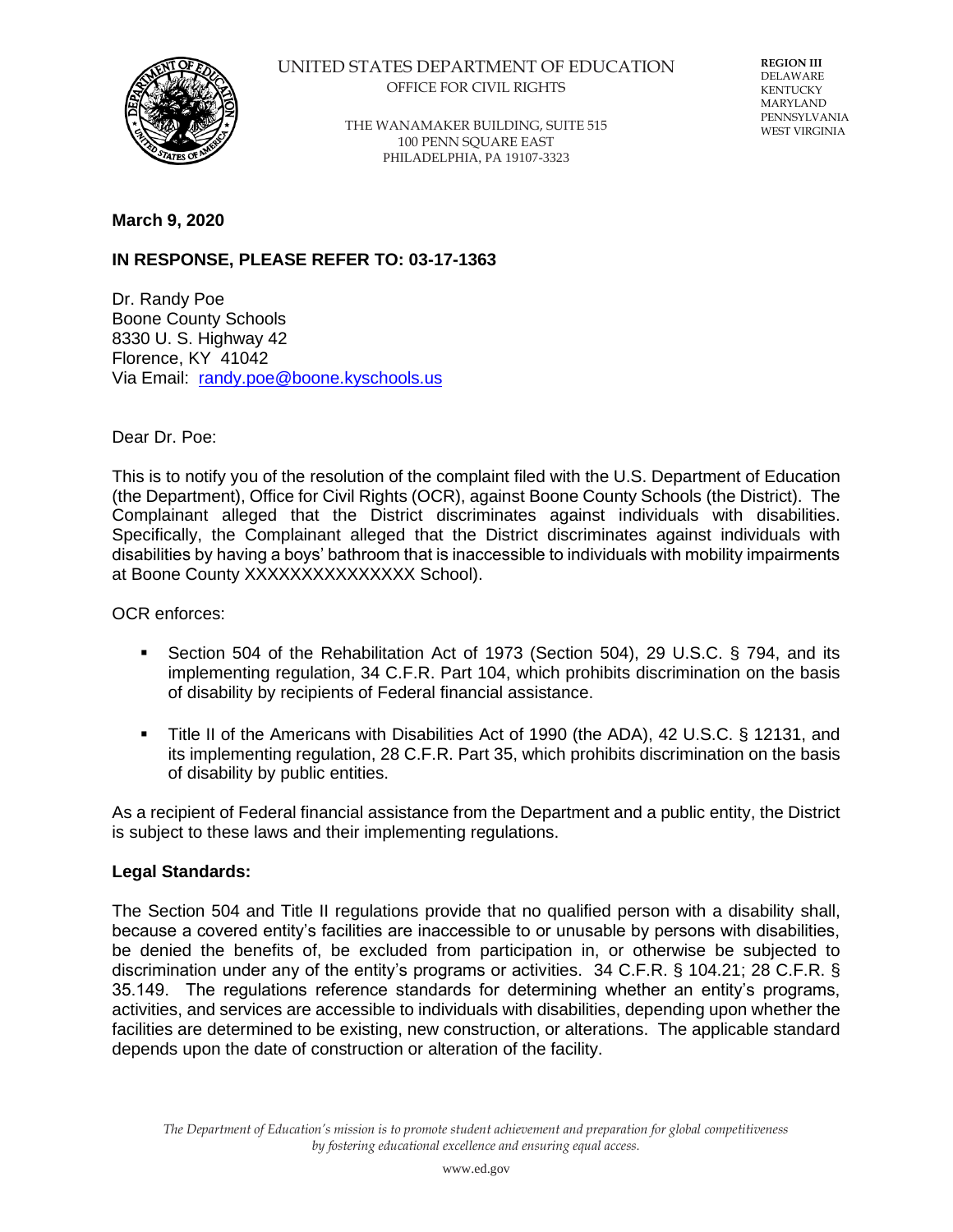For existing facilities, the regulations require an educational institution to operate each service, program, or activity so that, when viewed in its entirety, it is readily accessible to and usable by individuals with disabilities. This compliance standard is referred to as "program access." This standard does not necessarily require that the institution make each of its existing facilities or every part of a facility accessible if alternative methods are effective in providing overall access to the service, program, or activity. 34 C.F.R. §104.22(a); 28 C.F.R. § 35.150(a). Under the Section 504 regulation, existing facilities are those for which construction began before June 3, 1977. Under Title II, existing facilities are those for which construction began on or before January 26, 1992.

To provide program access in existing facilities, an institution may use such means as redesign of equipment, reassignment of classes or other services to accessible buildings, assignment of aides to beneficiaries, home visits, delivery of health, welfare, or other social services at alternative accessible sites, alteration of existing facilities, construction of new facilities, or any other methods that result in making it program or activity accessible to persons with disabilities. A recipient is not required to make structural changes in existing facilities where other methods are effective in providing program access. However, in choosing among available methods for providing program access, the institution is required to give priority to those methods that offer services, programs, and activities to qualified individuals with disabilities in the most integrated setting appropriate. 34 C.F.R. § 104.22(b); 28 C.F.R. § 35.150(b). Where programs or activities cannot or will not be made accessible using alternative methods, structural changes may be required in order for recipients to comply.

For support facilities for a program in an existing facility being viewed in its entirety, such as restrooms, telephones, water fountains, and parking spaces, it should be determined whether sufficient numbers exist that are reasonably convenient, usable in inclement weather, and appropriate to the use of the facility, with the focus being on whether access to the program is unreasonably limited by the lack of accessible support facilities.

The Section 504 regulation also requires a recipient to adopt and implement procedures to ensure that interested persons can obtain information as to the existence and location of services, activities, and facilities in existing construction that are accessible to and usable by persons with disabilities. 34 C.F.R. § 104.22(f).

For new construction, the facility or newly constructed part of the facility must itself be readily accessible to and usable by persons with disabilities. 34 C.F.R. § 104.23(a); 28 C.F.R. § 35.151(a). Under the Section 504 regulation, a facility will be considered new construction if construction began (ground was broken) on or after June 3, 1977. Under the Title II regulation, the applicable date for new construction is January 26, 1992.

With regard to alterations, each facility or part of a facility that is altered by, on behalf of, or for the use of an institution after the effective dates of the Section 504 and/or Title II regulation in a manner that affects or could affect the usability of the facility or part of the facility must, to the maximum extent feasible, be altered in such manner that the altered portion of the facility is readily accessible to and usable by persons with disabilities. 34 C.F.R. § 104.23(b); 28 C.F.R. § 35.151(b).

For an entity covered by Section 504, new construction and alterations after June 3, 1977, but prior to January 18, 1991, must conform to the American National Standard Specifications for Making Buildings and Facilities Accessible to, and Usable by, the Physically Handicapped (ANSI). New construction and alterations between January 18, 1991, and January 26, 1992, must conform to the Uniform Federal Accessibility Standards (UFAS). New construction and alterations after January 26, 1992, but prior to March 15, 2012, must conform to UFAS or the 1991 Americans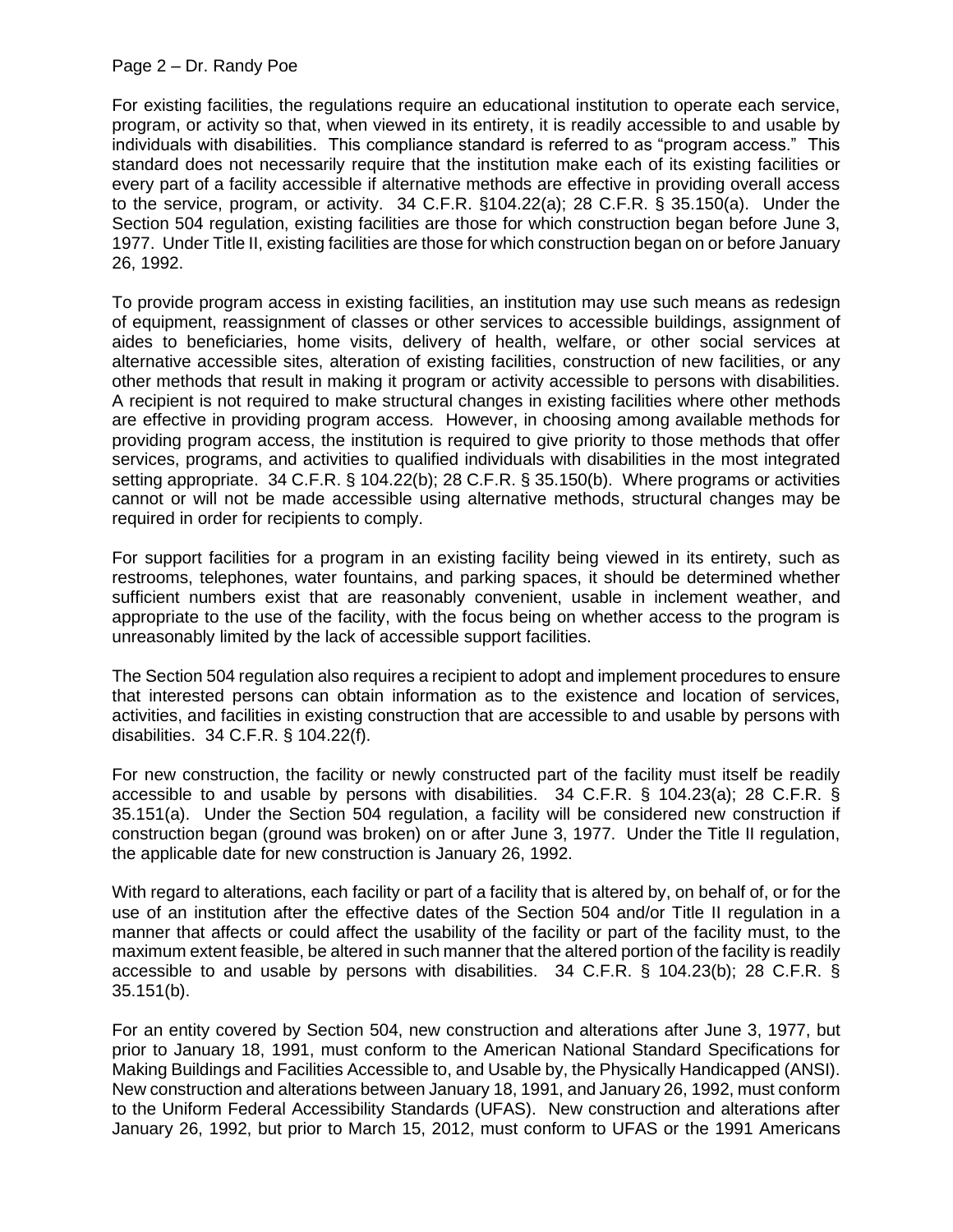with Disabilities Act Standards for Accessible Design (the 1991 ADA Standards) or equivalent standards. However, the regulation provides, at 34 C.F.R. § 104.23(c), that departures from particular technical and scoping requirements of UFAS by the use of other methods are permitted where substantially equivalent or greater access to and usability of the building is provided.

The U.S. Department of Justice published revised regulations for Titles II and III of the ADA on September 15, 2010. These regulations adopted revised enforceable accessibility standards called the 2010 ADA Standards for Accessible Design (the 2010 ADA Standards). The 2010 ADA Standards went into effect on March 15, 2012, although entities had the option of using them for construction or alterations commencing September 15, 2010, until their effective date. For new construction and alterations as of March 15, 2012, public entities must comply with the 2010 ADA Standards.

In reviewing program access for an existing facility, the ADA Standards or UFAS may also be used as a guide to understanding whether individuals with disabilities can participate in the program, activity, or service.

The ANSI Standard 2.13 address the appropriate number of accessible facilities to be provided and defines this as the "number of a specific item that would be necessary, in accord with the purpose or function of a building or facility, to accommodate individuals with specific disabilities in proportion to the anticipated number of individuals with disabilities who would use a particular building or facility." The ANSI Standard at 5.6 addresses toilet rooms. The ANSI Standard at 5.6.2 requires toilet rooms to have at least one toilet with grab bars mounted 33" from the floor; ANSI Standard 5.6.5 requires toilet rooms to have wall-mounted urinals with the opening of the basin 19" from the floor, or floor-mounted urinals that are on level with the floor.

## **Investigation to Date and Conclusion**

In the course of OCR's investigation, we reviewed documentation from the Complainant and the District, and interviewed the Complainant and several District staff members. XXXXXXXXXXXX XXXXXXXXXXXXXXXXXXXXXXXXXXXXXXXXXXXXXXXXXXXXXXXXXXXXXXX The District provided documentation to OCR demonstrating that the High School was originally constructed in 1952 and additions/modifications to the structure were completed in 1956, 1967, 1984, 2001, and 2006. Based on OCR's review of the data provided to date, the District has two restrooms for males on the 2<sup>nd</sup> floor of the High School, neither of which meets ANSI Standards. XXXX XXXXXXXXXXXXXXXXXXXXXXXXXXXXXXXXXXXXXXXXXXXXXXXXXXXXXXXXXXXXXXX XXXXXXXXXXXXXXXXXXXXXXXXXXXXXXXXXXXXXXXXXXXXXXXXXXXXXXXXXXXXXXX, XXXXXXXXXXXXXXXXXXXXXXXXXXXXXXXXXXXXXXXXXXXXXXXXXXXXXXXXXXXXXXX XXXXXXXXXXXXXXXXXXXXXXXXXXXXXXXXXXXXXXXXXXXXXXXXXXXXX

Under OCR procedures, a complaint may be resolved before the conclusion of an investigation if a recipient asks to resolve the complaint by signing a voluntary resolution agreement. The provisions of the agreement must be aligned with the complaint allegations and the issues investigated and be consistent with applicable regulations. Such a request does not constitute an admission of liability on the part of a recipient, nor does it constitute a determination by OCR of any violation of our regulations. Consistent with OCR's procedures, the District requested to resolve the complaint through a voluntary resolution agreement, which was executed March 9, 2020. When fully implemented, the resolution agreement will address all of the allegations investigated. Accordingly, OCR is concluding its investigation of this complaint. A copy of the signed Agreement is enclosed. As is our standard practice, OCR will monitor the District's implementation of the Agreement.